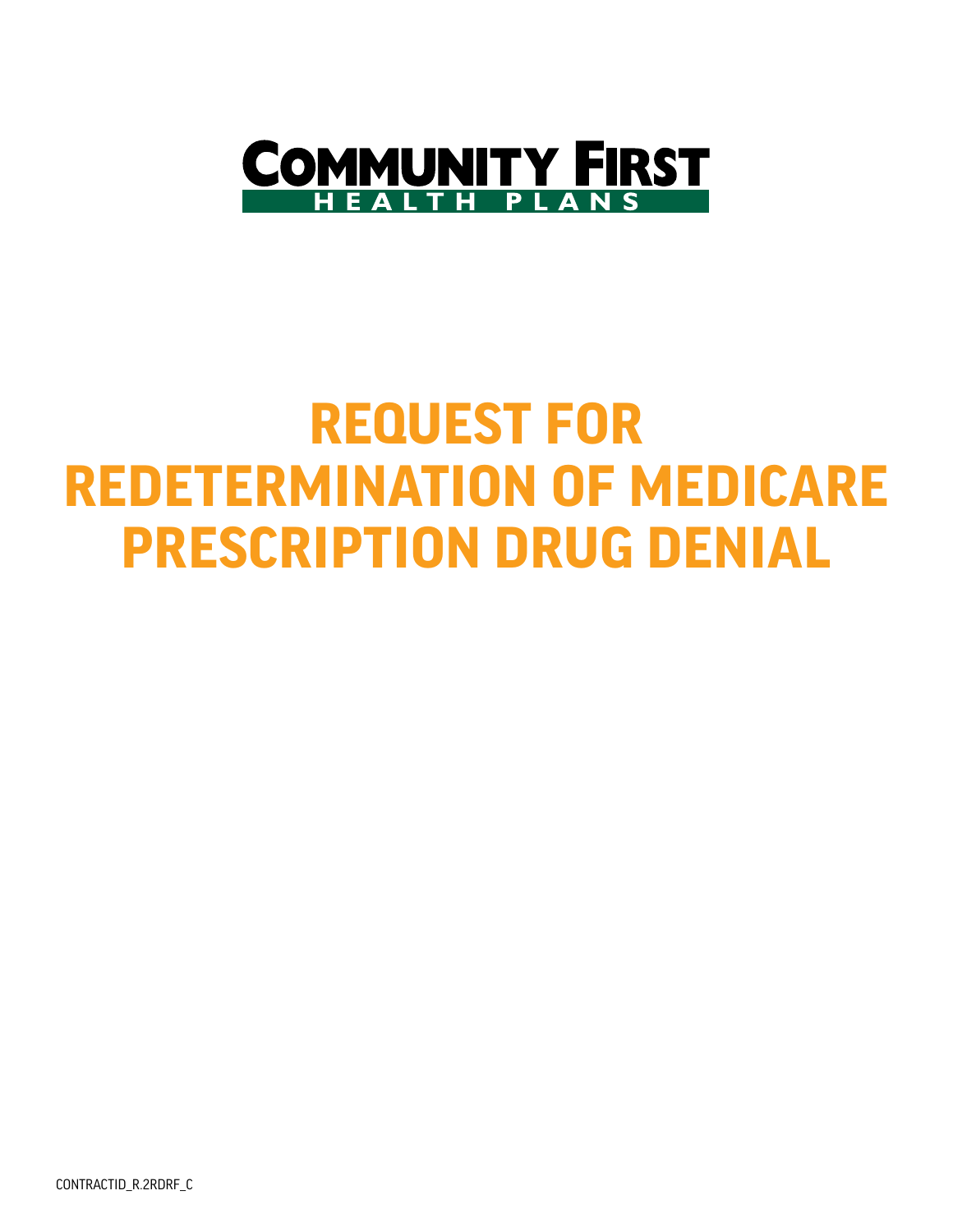## **Request for Redetermination of Medicare Prescription Drug Denial**

Because we, Community First Medicare Advantage (HMO), denied your request for coverage of (or payment for) a prescription drug, you have the right to ask us for a redetermination (appeal) of our decision. You have 60 days from the date of our Notice of Denial of Medicare Prescription Drug Coverage to ask us for a redetermination. This form may be sent to us by mail or fax:

| Address:                       |
|--------------------------------|
| <b>CFHP Medicare Advantage</b> |
| PO BOX 1039                    |
| Appleton, WI 54912-1039        |

Fax Number: 1-844-268-9791

You may also ask us for an appeal through our website at www.cfhp.com. Expedited appeal requests can be made by phone at 1-833-434-2347 (TTY: 1-800-390-1175).

**Who May Make a Request:** Your prescriber may ask us for an appeal on your behalf. If you want another individual (such as a family member or friend) to request an appeal for you, that individual must be your representative. Contact us to learn how to name a representative.

| <b>Enrollee's Information</b>                                                                                                                                                                                                                                                                                            |  |  |  |  |  |
|--------------------------------------------------------------------------------------------------------------------------------------------------------------------------------------------------------------------------------------------------------------------------------------------------------------------------|--|--|--|--|--|
|                                                                                                                                                                                                                                                                                                                          |  |  |  |  |  |
|                                                                                                                                                                                                                                                                                                                          |  |  |  |  |  |
|                                                                                                                                                                                                                                                                                                                          |  |  |  |  |  |
|                                                                                                                                                                                                                                                                                                                          |  |  |  |  |  |
| Enrollee's Member ID Number _______________________                                                                                                                                                                                                                                                                      |  |  |  |  |  |
| Complete the following section ONLY if the person making this request is not the<br>enrollee:                                                                                                                                                                                                                            |  |  |  |  |  |
|                                                                                                                                                                                                                                                                                                                          |  |  |  |  |  |
|                                                                                                                                                                                                                                                                                                                          |  |  |  |  |  |
|                                                                                                                                                                                                                                                                                                                          |  |  |  |  |  |
|                                                                                                                                                                                                                                                                                                                          |  |  |  |  |  |
|                                                                                                                                                                                                                                                                                                                          |  |  |  |  |  |
| Representation documentation for appeal requests made by someone other than<br>enrollee or the enrollee's prescriber:                                                                                                                                                                                                    |  |  |  |  |  |
| Attach documentation showing the authority to represent the enrollee (a completed<br>Authorization of Representation Form CMS-1696 or a written equivalent) if it was not<br>submitted at the coverage determination level. For more information on appointing<br>a representative, contact your plan or 1-800-Medicare. |  |  |  |  |  |